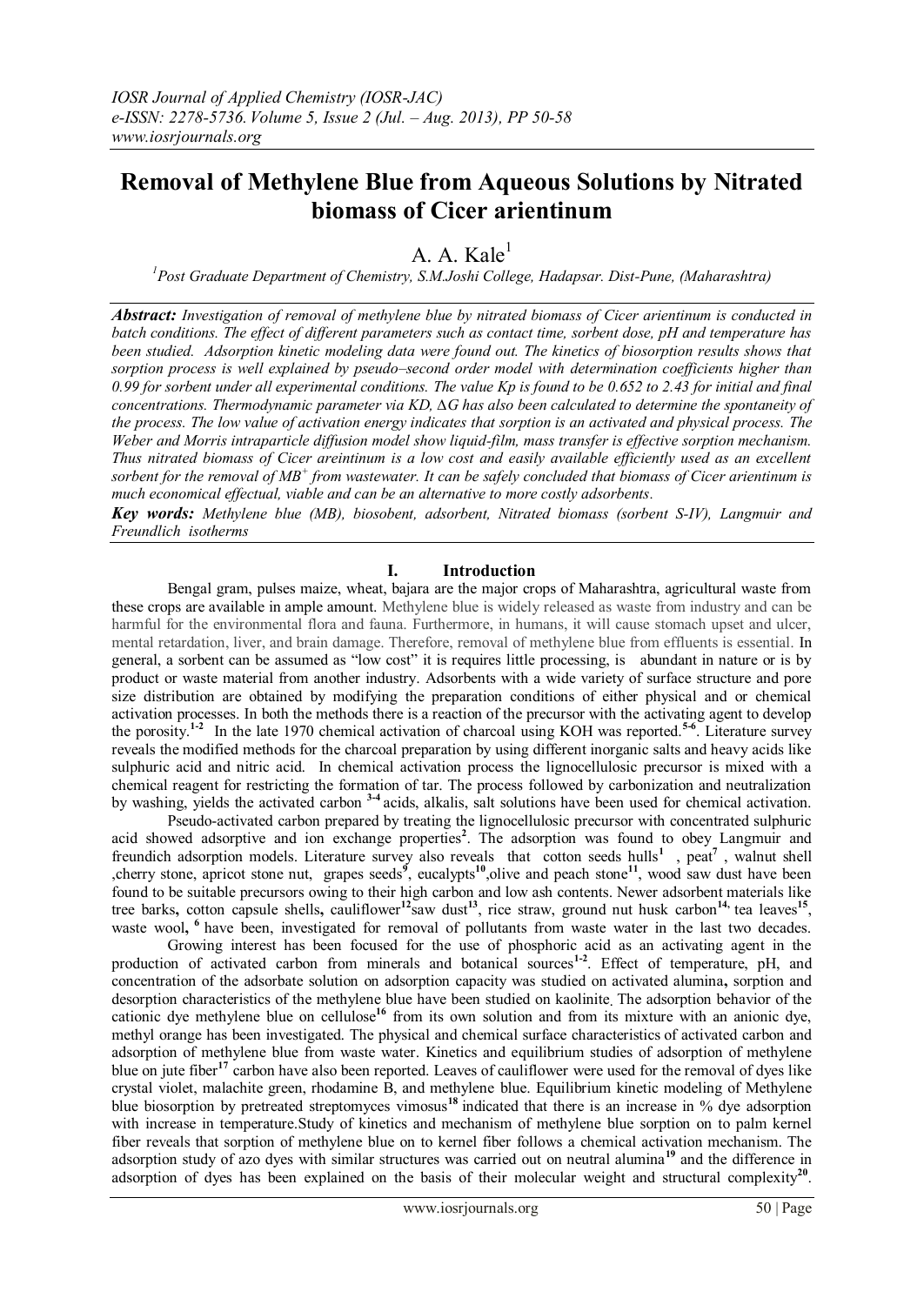Literature available revealed that a large number of researchers are working to tap the scope of various cheaper biomaterial like crushed coconut shell , treated saw dust**<sup>21</sup>** peanut hull**<sup>22</sup>** baggase pith biomass,sawdust**<sup>23</sup>** red onion skin**24,** new pods of tur**<sup>25</sup>** , coir pith,fibres of wool,cotton,jute,bamboo as biosorbents.Removal abilities of various biosorbent like sorghum straw, fly ash, banana pith, charoli bark, bacteria, algae, fungi, yeast and dead biomass, have also been investigated.<sup>30</sup> Literature survey of adsorption study indicated that up till now studies have been carried out on alumina<sup>27</sup>, silica gel polyaniline<sup>28</sup>, graphite, fuller earth<sup>29</sup>, animal charcoals etc.as adsorbents which are costlier ones.

#### **II. Materials and Methods**

**2.1 Sorbate and Chemicals**  The solutions of Cationic dye of amorphous nature methylene blue (3, 9 bis – diamino phenathionium chloride) sorbate having molecular formula  $C_{16}H_{18}N_3SC$ l were prepared by dissolving appropriate amounts of dry powdered dye stuff in bidistilled water. Concentrations of the solutions used for this studies; were 0.799 mg/L., 7.99 mg/L, 39.9 mg/L and 79.99 mg/L. (All Chemicals used Merck Chem.).

#### **2.2 Sorbent**

The stalks of *Cicer arientinum* were collected, cleaned and shade dried. The dried material was crushed, powdered and then taken in a beaker and soaked in AR conc. nitric acid for 2 hours , the mass was then heated on a water bath till the brown fumes ceased. It was then washed thoroughly with distilled water till the brown black mass was acid free. It was then dried at  $110<sup>o</sup>C$  in the oven for 3 hours. The dried material was passed through 0.63 mm mesh get particles of uniform size sorbent and stored in vacuum desiccators before use.

### **2.3 Sorption Kinetics**

The three sets of experiments and each set include 50 mg of sorbent was taken in different conical flasks, to each of these flasks 25 ml of dye solution of initial concentration (Co= 0.799 mg/L) was added. The volume was made up to 100 ml by adding distilled water**.** The flasks were protected from sunlight and stirred on magnetic stirrer with constant speed400 rpm for a period of 2,4,6,8,10,12,14,30,and 60 minutes respectively and filtered through whatmann filter paper. The absorbance of the filtrate was measured using systronic -112 photoelectric colorimeter at wavelength 640nm filter. The same procedure mentioned above was used to study the effect of different variables mentioned in work. The dye uptake capacity for the adsorbate was calculated by simple concentration method. Uptake capacity was calculated from the mass balance as follows.

 $q=$  (Co-Ct) V

100 W

Where q is the quantity of sorbate (dye or metal) uptake by biomass, Co and Ct are the initial and final concentrations respectively. V is the volume of solution in ml and W is the dry weight of the biomass added. Calibration and actual experiments were carried triplicate and mean values are presented.

### **III. Result and Discussion**

### **3.1 Characterization of biosorbents**.

The physical parameter and I R spectrum data of nitrated biomass of *Cicer arientinum* for Sorbent *is described in Table-1 and Table-2 respectively.* **Table- 1**

| таріс- т  |                            |                             |                    |                                       |
|-----------|----------------------------|-----------------------------|--------------------|---------------------------------------|
| Adsorbent | Bulk<br>density<br>g<br>cc | Moisture<br>$\%$<br>content | Ash<br>Content $%$ | Volatile<br>$\frac{0}{0}$<br>material |
| S-IV      | 0.58                       | 6.8                         | 8.1                |                                       |

| I R spectrum data for Sorbent                                                                                             |  |
|---------------------------------------------------------------------------------------------------------------------------|--|
| Nitrated biomass of C.arientinum: 3340 cm <sup>-1</sup> broad -OH, 2924 cm <sup>-1</sup> -NH, 1725cm <sup>-1</sup> cooli- |  |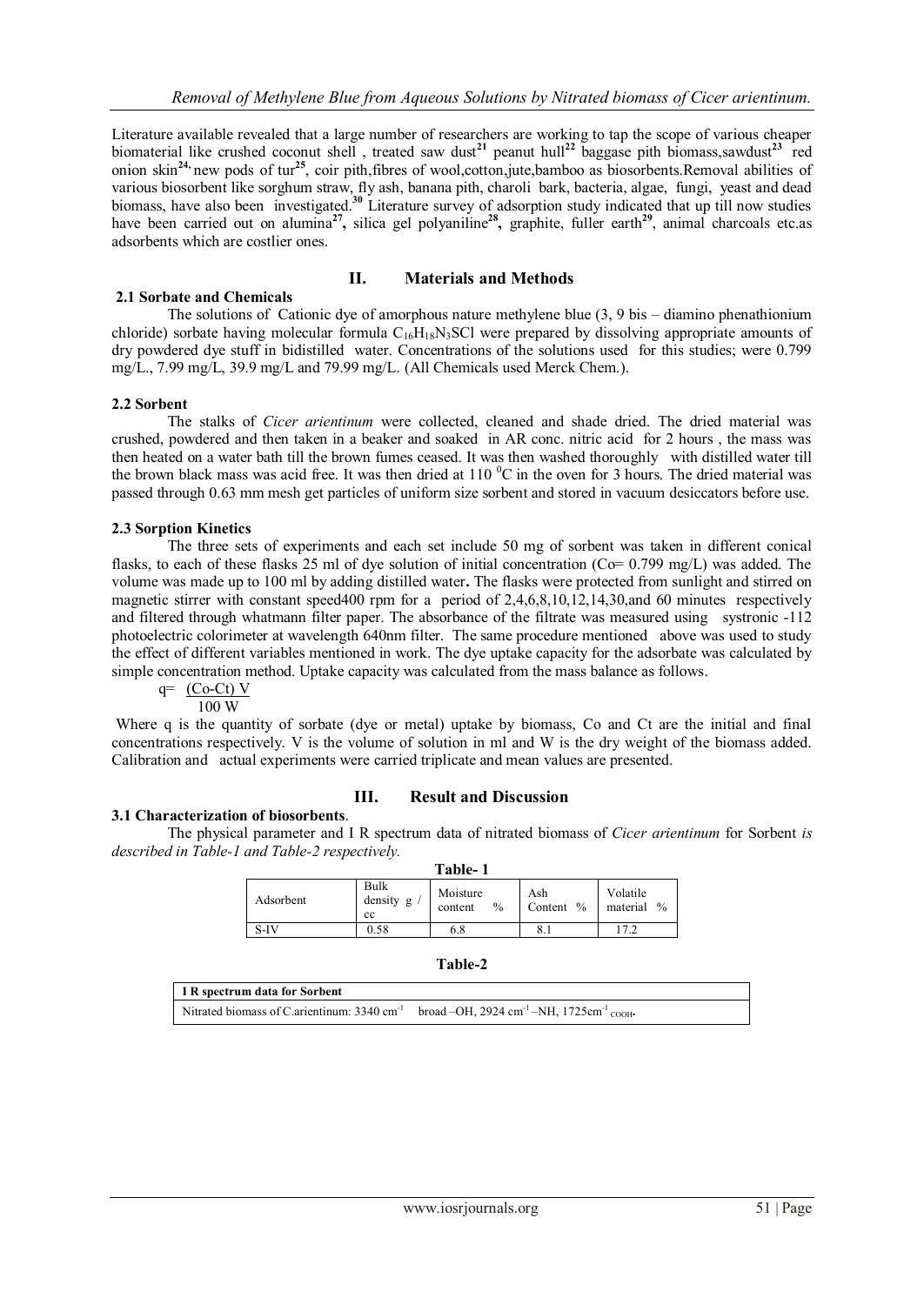

Fig.1 Infra Red Spectrum of biosorbent

# **3.2 Sorption Kinetic Models**

**1. Percentage removal analysis of sorption data:** The removal percentage is calculated by equation PR  $(%) = [1 - Ce/Co] \times 100$ 

Where PR  $%$  = removal percentage of dye or metal ion from static system after agitation Co= of initial metal ion concentration, Ct with fixed dosage of adsorbent and  $Ce =$  sorbate concentration at experimental equilibrium stage.

### **2. Langmuir isotherm model:**

Langmuir isotherm was applied for adsorption equilibrium data. The Langmuir isotherm is based on the following assumptions:

• Adsorbate / metal ions are chemically adsorbed at fixed number of well – defined sites •each site can hold only one ion. All sites are energetically equivalent; and There is no interaction between adsorbed ions. When the initial sorbate concentration increases adsorption increases whilst the binding sites are not saturated. The unmodified Langmuir equation is as follows

 $Qe= abce/ 1+bCe$  Where a= maximum adsorption capacity (mg/g)

 $b =$  Langmuir isotherm parameter related to the energy of adsorption (1/mg)

**3. Freundilich isotherm model:** Freundlich equation is used for heterogeneous surface energy term. Freundlich isotherm can also be used to explain adsorption phenomenon as given:

Qe= Kf Ce **1/n**

The linearized Freundlich model isotherm is represented by equation

Log10qe=  $Log 10 Kf + 1/n Log 10 Ce$ 

Where, Kf and n are constants incorporating all factors affecting the adsorption capacity and an indication of the favorability of metal ion adsorption onto carbon respectively.

**4. Adsorption thermodynamic equation:** Value of the thermodynamic parameter free energy ∆G ° were calculated using following thermodynamic equation (Sarin and Pant, 2006)

 $\Delta G^{\circ}$  = - RT ln K; where  $\Delta G^{\circ}$  change in free energy (KJ/mol); T = Absolute temperature (K), R ( Universal gas constant  $) = 8.314$  J/mole . K; K is the equilibrium constant at temperature, T. The equilibrium constant, K can be calculated from.  $K = \frac{qe}{Ce}$ 

### **5. Kinetic models:**

Kinetics of MB adsorption on stalks of *Cicer arientinum* can be modeled by the pseudo first order Lagergren equation and Pseudo second order model. The rate constant of adsorption from the first order rate expression. Log (qe-qt=Log qe –  $(Kt/2.303)$  t

Where qe and q are the amount of dye adsorbed (mg/g) at equilibrium and K1 is the rate constant. The secondorder kinetics model is expressed as  $t/q = 1/k_2q + t/qe$ . The initial adsorption rate (mg/g) to can be defined as  $n=k_2qe_2$ 

The initial adsorption rate (h) equilibrium adsorption capacity (qe) and  $2<sup>nd</sup>$  order rate constant K2  $_{\alpha}$ /mg min) are determined experimentally, from the slope and intercept of the plot.

**6. Intra particle diffusion study**: Adsorption by porous particles is a process which involves a number of steps. The most common empirical function which explains adsorption is that the uptake varies almost proportionally with t  $\frac{1}{2}$  and rather than contact time. Qt= k id1/2+C

According to the equation the plot of qt vs. t<sup>1/2</sup> should be a straight line passing through origin, when the intraparticle diffusion is the rate controlling step. If the plot of qt vs.  $t^{1/2}$  is non linear it indicates the adsorption is not governed by a single mechanism.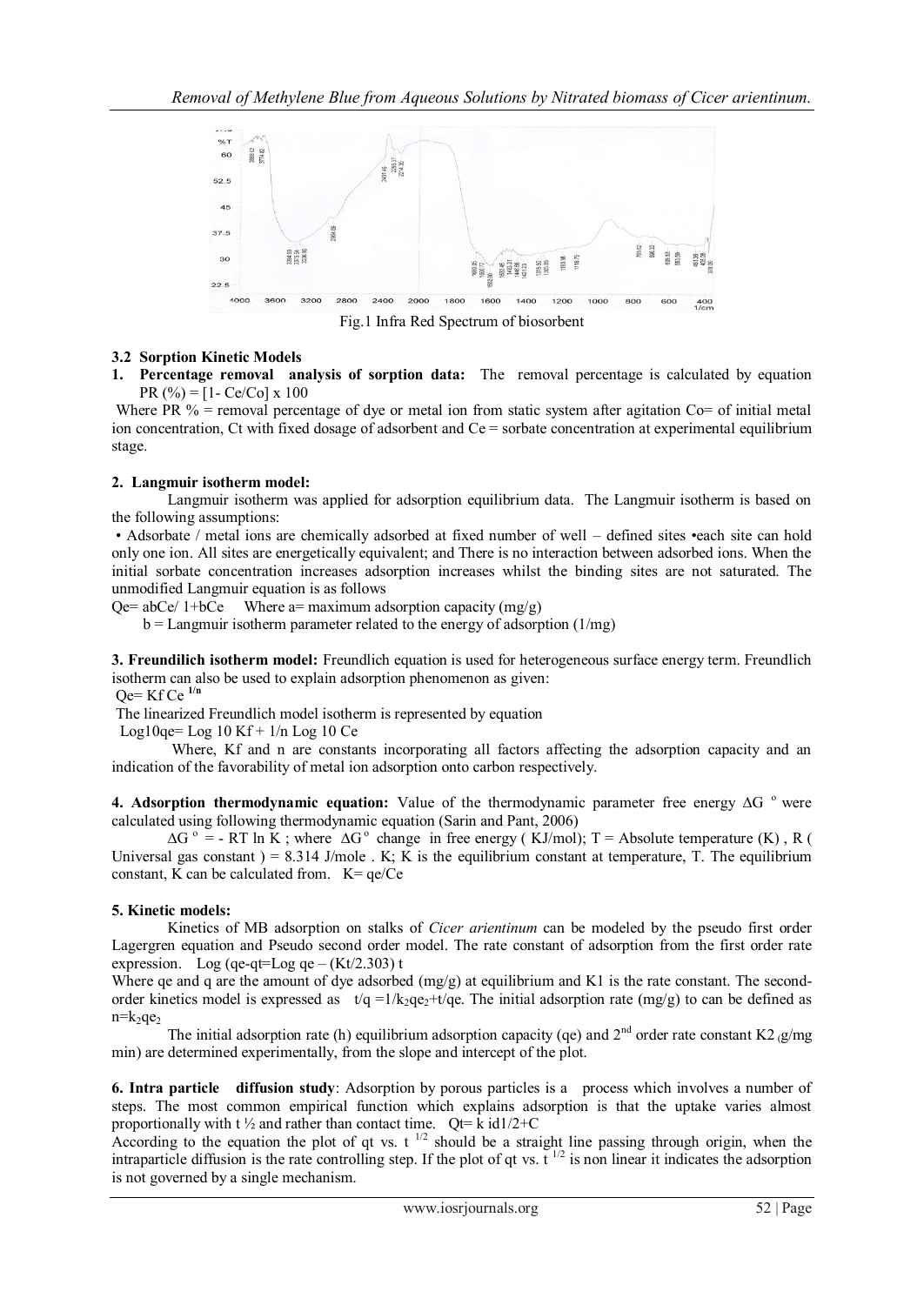#### **IV. Effect Of Contact Time**

A study of effect of time on adsorption of Methylene blue on sorbent indicates that at all the concentrations of the dye rate of adsorption is quite high and the process reaches equilibrium within 30 seconds,( Fig.2). The trend of adsorption is decreases with time, probably due to saturation of the available sites**.** 

The plots of % adsorbed vs. time shows two distinct regions one clearly indicating rapid adsorption and the other indicating the slowed down rate. This can be caused due to strong attractive forces between the dye molecules and the sorbent, fast diffusion onto the external surface followed by fast pore diffusion into the intra particular matrix to attain rapid equilibrium.



**Fig-2. % Adsorption vs. time S- IV (Co = 0.799 mg/Ltr.&79.9mg/Ltr.)**

#### **4.1 Effect of Adsorbent dose**:

Although the %age removal increases with the adsorbent dose, the adsorption capacity shows significant decrease at equilibrilium, (Fig.3). The plot of adsorption capacity vs. time indicates that the amount of sorbent also has an effect on the contact time required to attain equilibrium. The smallest material dose (50 mg) attained equilibrium after 30 seconds while the highest dose attained it after 60 seconds.



**Fig.-3 Adsorption Capacity vs. time S- IV (Co = 0.799 mg/Ltr., 79.9mg/Ltr.)**

#### **4.2 Effect of pH on adsorption of** [MB] + by **Sorbent**

The pH of a solution is an important factor which controls any adsorption process. The dye binding sites on the surface of the adsorbent are often modified by change in the pH of the solution. Similarly the chemistry and the structure of the dye molecules is also pH dependent .Methylene blue is cationic dye and exists as methylene blue  $[MB]^+$  in solutions. Initially there is a competition for  $H^+$  and  $[MB]^+$  ions, to attach to the adsorption sites However as pH increases the number of H<sup>+</sup> ions in solution decreases till pH 4, and a slight increase is observed in adsorption of the dye. As the pH increases beyond 6, it is observed that the adsorption falls and nearing the equilibrium maximum dye cations are on the surface of the sorbent. As pH increases the [OH] - and the remaining [MB]<sup>+</sup> cations appear to form pairs due to electrostatic attraction and the [MB]<sup>+</sup> ions are held back in solution.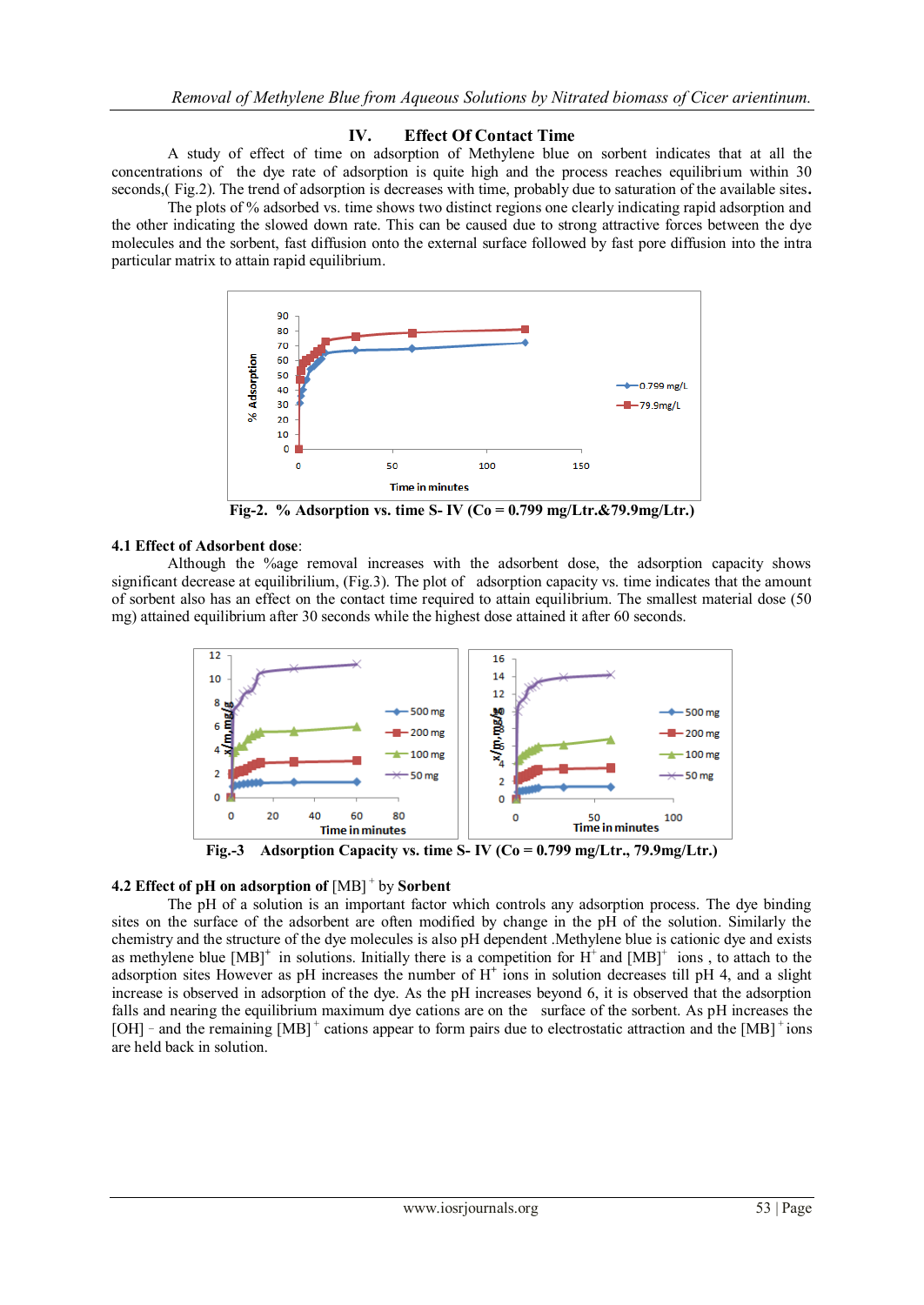

#### **4.3 Effect of Initial concentration**

Sorbent shows an increasing trend in adsorption with increase in initial concentration of the dye, for Co=0.799 mg/Ltr. the % adsorption is 44 to 63 % while for Co=79.9 mg/Ltr. adsorption is 59 to 81 % (Fig-5).

At a higher biomaterial to solute ratio a fast superficial sorption on to the sorbent surface takes place producing a lower solute concentration in the solution. A fixed mass of sorbent can sorbs only a certain amount of dye, therefore larger the sorbent mass, larger the amount of sorbate that can be removed. As the sorbent dose increases the amount of dye sorbed per unit gram of sorbent gets reduced thus causing a decrease in the adsorption capacity. The concentration of the dye at the surface of the sorbent differs from that in the solution, and therefore there exists a concentration gradient in the solution and at the surface of sorbent.



**Fig. 5 Effect of initial concentration on sorption of M.B. by S-IV**

#### **4.4 Effect of Temperature**

Effect of temperature on adsorption of  $[MB]$ <sup>+</sup> by S-IV experiments were carried out at four temperatures  $15^{\circ}$ c,  $25^{\circ}$ c,  $35^{\circ}$ c and  $45^{\circ}$ c using thermostat to maintain the temperature. The plots of % adsorption vs. time, fig.6, using S-IV indicate that maximum amount of  $[MB]$ <sup>+</sup> are adsorbed at  $45^{\circ}c$ . In case of S-IV the rate of adsorption is very less at  $15^{\circ}$ c and increases with temperature. The rates constant KD values at  $25^{\circ}$ c,  $35^{\circ}$ c and  $45<sup>o</sup>c$  are the same for some values of initial concentration; (Table -3). The increase in sorption capacities with temperature indicates that with increasing temperature mobility of the [MB]<sup>+</sup> ions increases. With rise in temperature the interaction between the dye molecules and the sorbent surface become more effective, the increase in the value of x/m with temperature also indicates the sorption process to be endothermic. The **∆**G values are negative indicating the spontaneity of the reactions and favorable adsorption at elevated temperatures.



Fig.6 %Sorption of  $[MB]^+$  by by 50 mg S-IV at temperatures Co=0.799mg/Ltr., 79.99 mg/Ltr.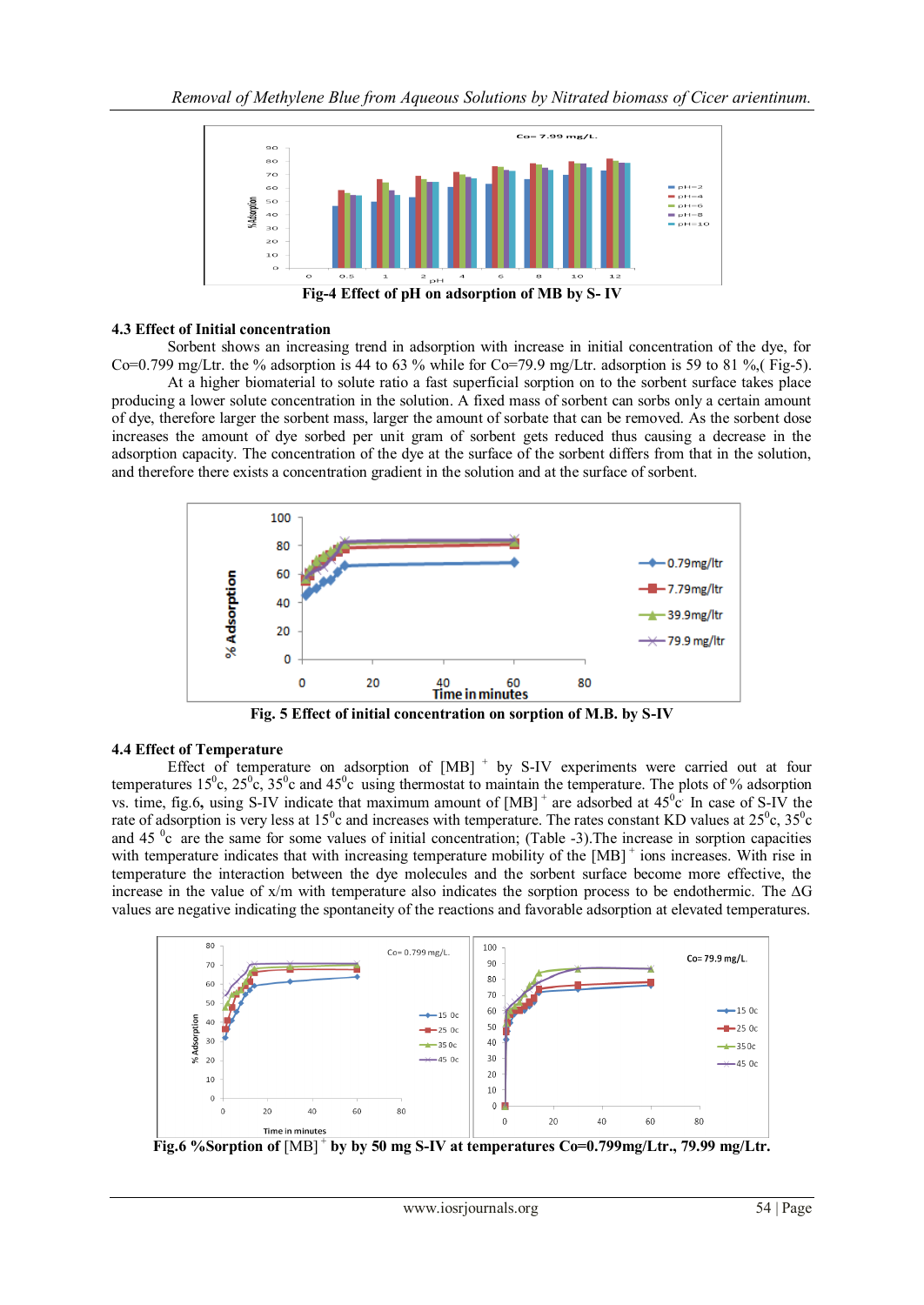#### **V. Adsorption isotherm modeling**

The Langmuir and Freundlich model of isotherms was analyzed in the light of the data obtained on adsorption of [MB]<sup>+</sup> cation on S-IV. In this work the equilibrium data was obtained by varying the solute concentration while the biosorbent dose was kept constant under optimized physico- chemical conditions.

# **5.1 Thermodynamic parameters: At 298<sup>o</sup>C**

#### **Effect of initial concentration and sorbent material on KD Table-3**

| Co mg/Ltr. | KD    | $\Delta G$ J/mole/K |
|------------|-------|---------------------|
| 0.799      | 2.133 | $-1875.9$           |
| 7.99       | 4.32  | $-3623.5$           |
| 39.99      | 3.71  | $-3242$             |
| 79.99      | 3.74  | $-3262.6$           |

**Effect of temperature and sorbent material on KD (Co mg/L =0.799) Table-4**

| .                   |       |                     |                    |                     |
|---------------------|-------|---------------------|--------------------|---------------------|
| Co mg/Ltr. $=0.799$ |       |                     | Co mg/Ltr. $=79.9$ |                     |
| Temperature         | KD    | $\Delta G$ J/mole/K | KD                 | $\Delta G$ J/mole/K |
| 288                 | 1.745 | $-1332.46$          | 3.22               | $-2798.65$          |
| 298                 | 2.133 | $-1875.93$          | 3.74               | $-3376.17$          |
| 308                 | 2.371 | $-2209.62$          | 6.59               | $-4826.03$          |
| 318                 | 2.665 | $-2590.26$          | 6.59               | -4982.72            |

#### **5.2 Langmuir model of isotherm**

The linear plots for Ce *vs.* Ce/qe fig.7 for S-IV were straight lines indicating the applicability of the Langmuir adsorption isotherms. This is also indicative of the formation of monolayer coverage on the surface of the sorbent in the concentration range studied. The values of a and b were found to be 13.605 and 1.2088 for S-IV. Hall separation factor Rf were evaluated for both the sorption process and were found to be less than 1 indicating favorable adsorption.



The coefficient of determination was much less than 0.5 in both cases.



**Fig .7 A Plot of Ce vs. Ce/qe for S-IV**

### **5.3 Freundlich model of isotherms:**

The Freundlich equation indicates the adsorption capacity or the loading factor on the adsorbent which is a function of the equilibrium concentrations of the solutions The equilibrium established between the adsorbed dye molecules and those remaining unadsorbed in solutions is represented by the Freundlich isotherm (Sag and Kutsac 1995 and references therein.) The Freundlich isotherm coefficient for the adsorption capacity Kf and intensity of adsorption  $(1/n)$  have been evaluated from fitting of the data given in the table 6. Kf gives an idea about the rate of adsorbate removal while 1/n gives an indication of the sorbate -sorbent bonds. The value of Kf up to 727.05 and minimum up to  $1.86 \times 10^{-5}$  have been reported n values up to a minimum of 0.588 have also been reported by Babu and Ramakrishna (2001).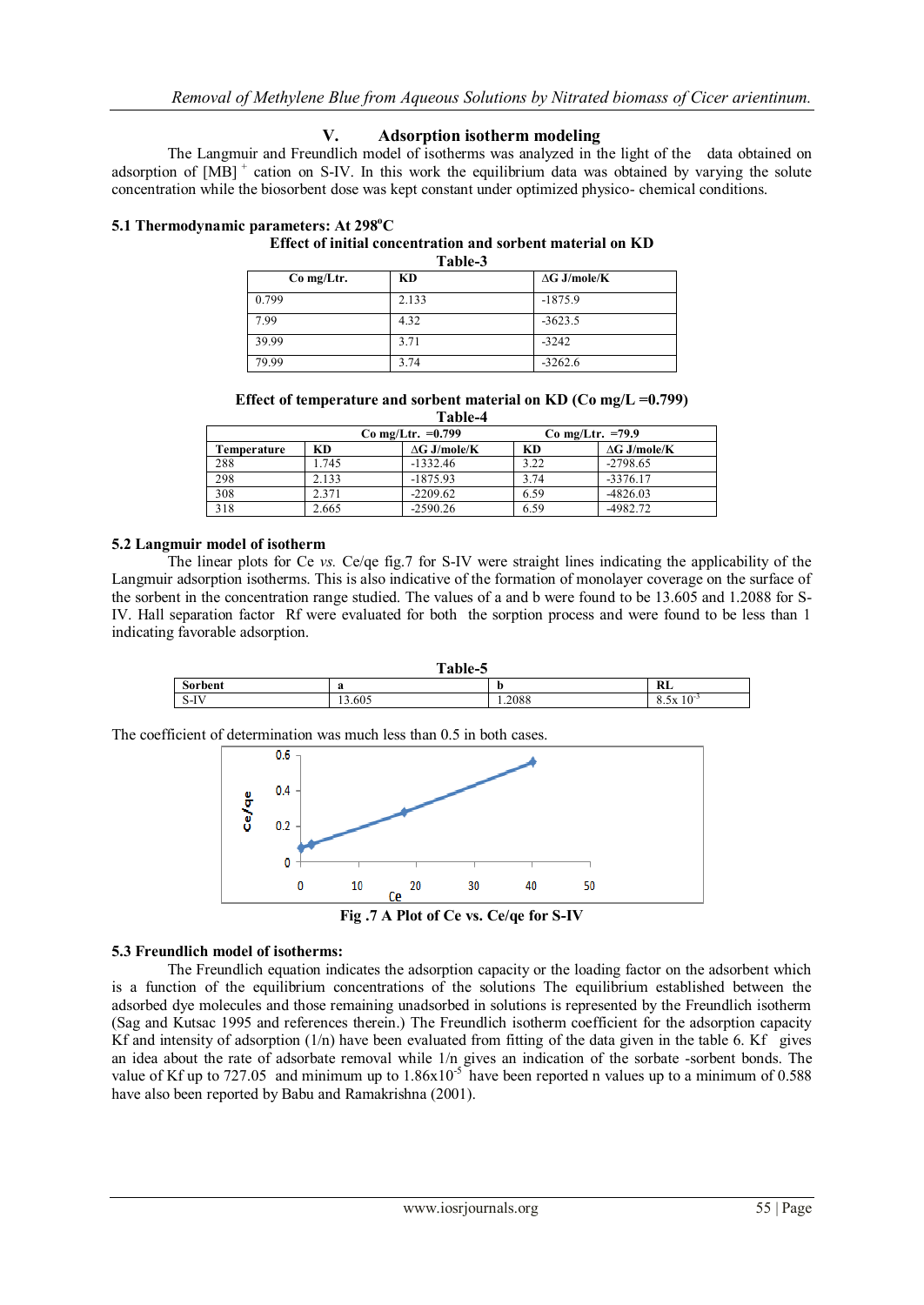| Temperature | Kf    | n      | $\mathbf{R}^2$ |
|-------------|-------|--------|----------------|
| 298         | 5.08  | 0.8939 | 0.983          |
| 308         | 5.97  | 0.8942 | 0.988          |
| 318         | 7.778 | 0.819  | 0.9922         |
| 328         | 8.630 | 0.6548 | 0.9702         |

|  | Table-6 Kf and n for adsorption on S-IV |  |  |  |
|--|-----------------------------------------|--|--|--|
|--|-----------------------------------------|--|--|--|

The coefficients of determination are much better than those obtained from the Langmuir model. This indicates that the Freundlich is a better model to explain the adsorption dye by S-IV



### **VI. Kinetic study**

The majority research on dye adsorption systems revealed that two mechanism controlled dye adsorption 1) external 2) Internal diffusion. Some of the kinetic models used to assess the order of reaction are: 1) Pseudo–first order kinetic model by Lagergren, this is based on solid capacity 2) Pseudo second order kinetic model by Ho's and McKay is based on solid phase adsorption and external diffusion 3) Intraparticle diffusion model of Weber Morris. In order to describe the adsorption kinetics using S-IV **as** adsorbents for removal of [MB]<sup>+</sup>. Initial concentrations 0.799, 7.99 39.9 and 79.99 mg/Ltr. were used. The pseudo first order model was applied. The plots of log (qe-qt) Vs t for all values of Co are shown in fig-9**.** The plots are expected to yield the straight lines if this model is applicable .Since straight lines are not obtained, the values of slopes are negative and  $\overline{R}^2$  values also vary between 0.994 and 0.99 it has been concluded that this model is not applicable.

Modeling has been done using the pseudo second order equation developed by Ho and Mackay .The plots of t/qt vs. t yield straight lines indicating that the sorption process follows the pseudo second order kinetics. The values of rate constants  $K_2$  were found to be 0.178, 0.12(g/mg/min) for initial dye concentration 0.799, and 79.9 mg/Ltr. respectively, (Table-7). The decrease in the values of  $K_2$  for various initial concentrations is quite significant. The values of equilibrium sorption capacity obtained from the plot were found to vary from the experimental values, indicating non ideal adsorption and that removal off the dye involved number of processes such as adsorption, ion exchange etc. The coefficients of determination as obtained from the plots were found to be very close to unity for all initial dye concentrations.

| Table-7            |       |                |  |
|--------------------|-------|----------------|--|
| $K_2$<br>$Co$ mg/L |       | $\mathbf{R}^2$ |  |
|                    |       |                |  |
| 0.799              | 0.178 | 0.994          |  |
| 79.99              | 0.12  | 0.99           |  |

**Table-7**

The plots of log (qe-qt) vs. t indicated the non applicability of the pseudo first order model. On the basis of the values of slope and  $R^2$  values it was concluded that this model is not useful to explain the kinetics of sorption of  $[MB]^+$  using S-IV. The plots of t/qt vs. t for initial concentrations 0.799, 7.99, 39.99 and 79.99 mg/Ltr. gave straight line plots.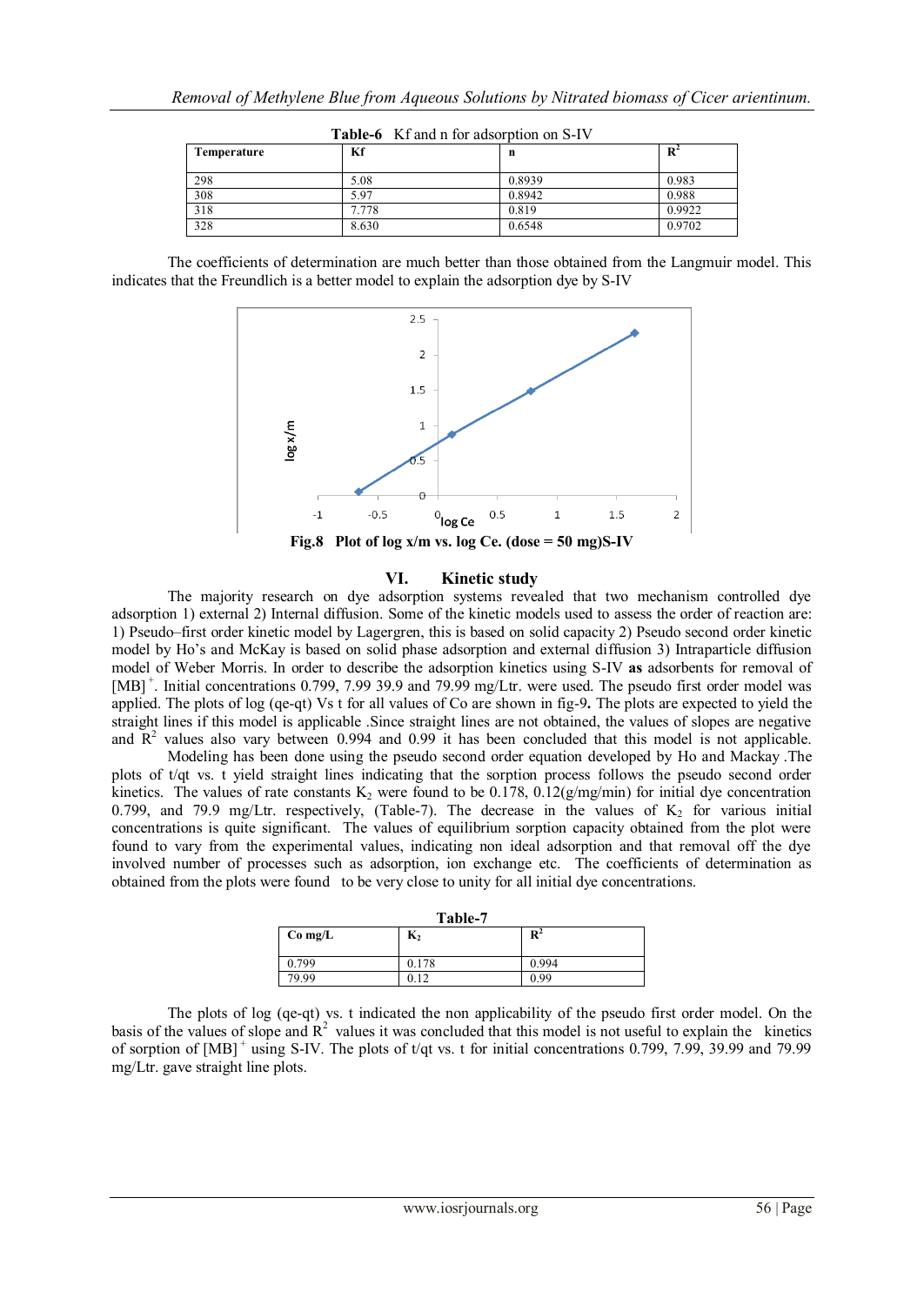

**Fig.10 multiple plots of t/qt vs T for S-IV**

| VII. | Intraparticle diffusion model |
|------|-------------------------------|
|      | <b>Table-8</b>                |

| тарис-о                       |            |           |  |
|-------------------------------|------------|-----------|--|
| Initial concentration mg/Ltr. |            |           |  |
|                               | Kp mg/Ltr. | Intercept |  |
| .799                          | 0.652      | 7.95      |  |
| 79.99                         | 2.43       | 13.6      |  |

Commonly mechanism involved in the sorption process is the intraparticle diffusion model. Plots of q vs.  $t<sup>1/2</sup>$  fig.11 gives an idea of the mechanism involved. In a batch reactor pore distribution and intraparticle diffusion are often the rate determining steps. The plots of q vs.  $t^{1/2}$  show separate regions. The initial parts of the curve can be attributed to mass transfer effects. While the next linear portion indicates intraparticle or pore diffusion. The initial portion is also indicative of surface sorption and the boundary layer effect. Slope of the 2<sup>nd</sup> linear portion of the plot is defined as the intraparticle diffusion parameters Kp or Kid while the intercept of the plots gives an idea about the boundary layer. In our work the values of the intercepts are found to be concentration dependent for the adsorption of  $[MB]$  + cation onto sorbents S-IV. Intercept of the plots q vs. t<sup>1/2</sup> for 0.799 mg/L and 79.9 mg/L are found to be 7.95, 113.62 for S-IV. These results clearly indicate that boundary layer effect increases with the initial concentration of the dye. As observed in the graph we can see an initial curved portion which can be attributed to liquid –film mass transfer, while the latter portion reveals linearity which is characteristic of sorption processes where intraparticle diffusion is controlling step such phenomenon have been observed for the adsorption of the dye on activated carbon.



**Fig.11 A)** Plots of Q vs. t<sup>1</sup>/2 for S-III, 0.799 mg/L, 79.9 mg/L